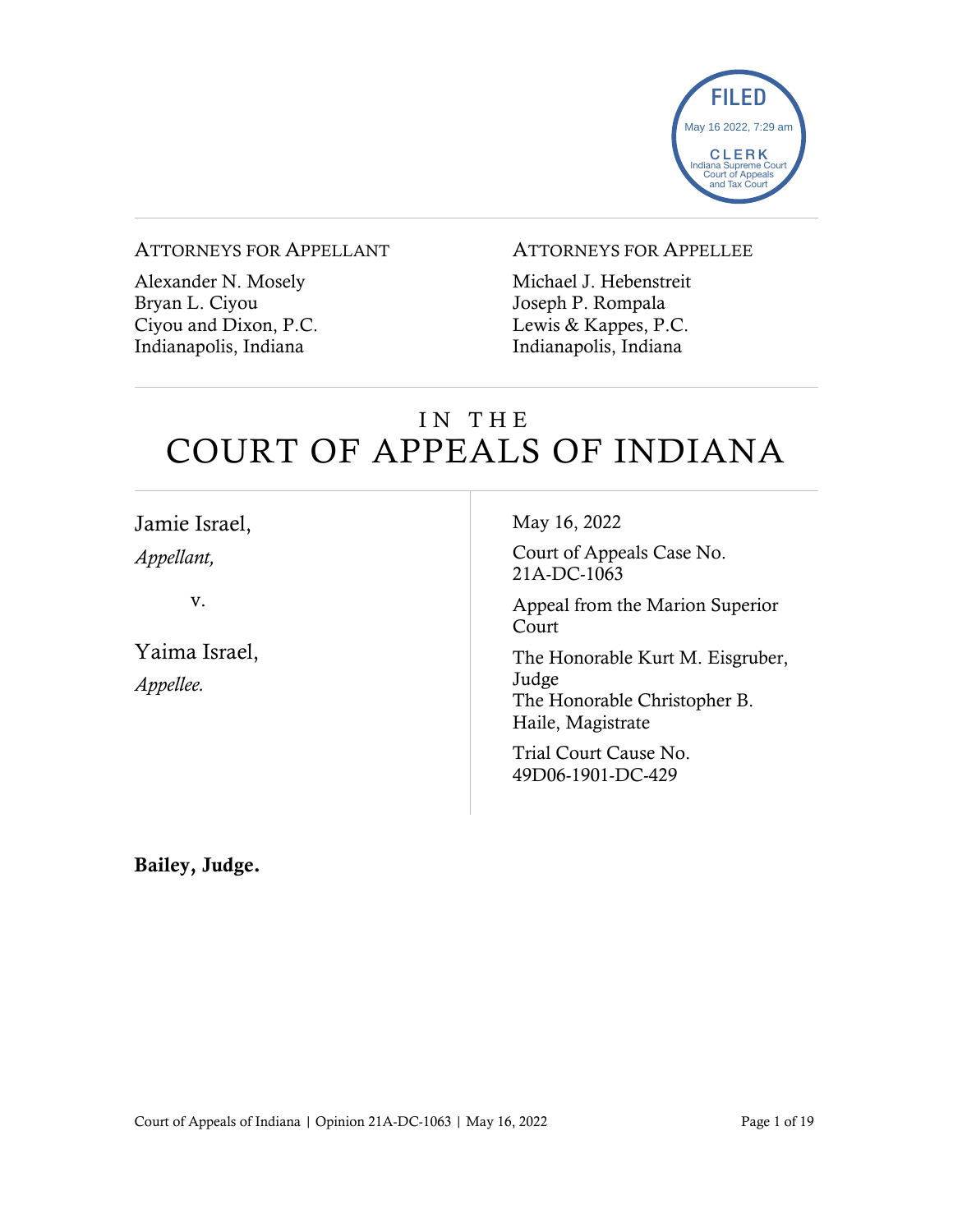## Case Summary

- [1] Jamie Israel ("Husband") appeals certain provisions of the trial court's decree of dissolution of his marriage to Yaima Israel ("Wife"). Husband alleges error regarding the trial court's disposition of marital assets, legal custody of the parties' child, and attorney's fees; we discern no error as to these issues. However, Husband also challenges the trial court's decision to include a nondisparagement clause that restrains the parties from ever making disparaging remarks about one another, regardless of whether Child is present. As to this latter issue, we agree with Father that the non-disparagement clause amounts to an unconstitutional prior restraint on speech.
- [2] Ultimately, we affirm in part, reverse in part, and remand with instructions.

### Issues

- [3] Husband raises six issues on appeal which we restate as follows:
	- I. Whether the trial court erred when it valued the marital residence in accordance with an appraisal report.
	- II. Whether the trial court erred when it valued the personal property of the marital estate based on the parties' stipulation.
	- III. Whether the trial court erred when it divided Husband's retirement accounts between the parties.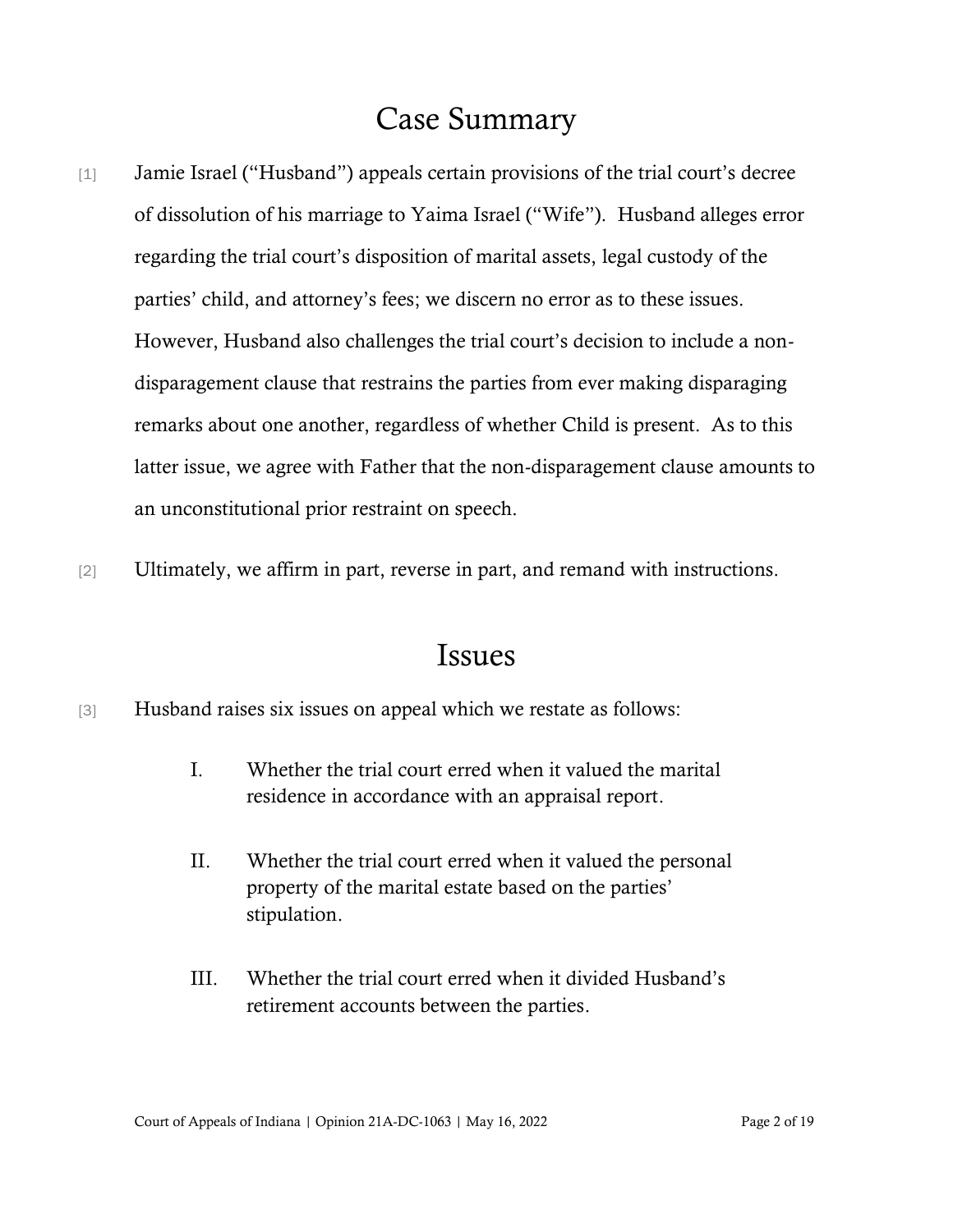- IV. Whether the trial court erred when it granted sole legal custody of the parties' child to Wife.
- V. Whether the trial court erred when it denied Husband's request for an award of his attorney's fees.
- VI. Whether the non-disparagement clause of the dissolution decree violates the First Amendment to the United States Constitution.

# Facts and Procedural History

- [4] The parties were married on July 1, 2012, and had one child of the marriage ("Child") who was born on June 29, 2013. On January 4, 2019, Wife filed a verified petition for dissolution of the marriage, including a request for provisional orders. Wife subsequently requested a child custody and psychological evaluation pursuant to Indiana Trial Rule 35, and the court granted that request. On May 9, 2019, Husband filed his counter petition for provisional orders.
- [5] On May 10, 2019, the trial court held a hearing on the parties' respective motions for provisional orders. On May 13, the court issued its preliminary orders which included orders that the parties had joint legal and physical custody of Child and that Wife had temporary exclusive possession of the marital residence.
- [6] On January 22, 2021, the parties filed their "Stipulations as to Assets and Liabilities and Child Support Components" ("Stipulation"). App. at 89. The

Court of Appeals of Indiana | Opinion 21A-DC-1063 | May 16, 2022 Page 3 of 19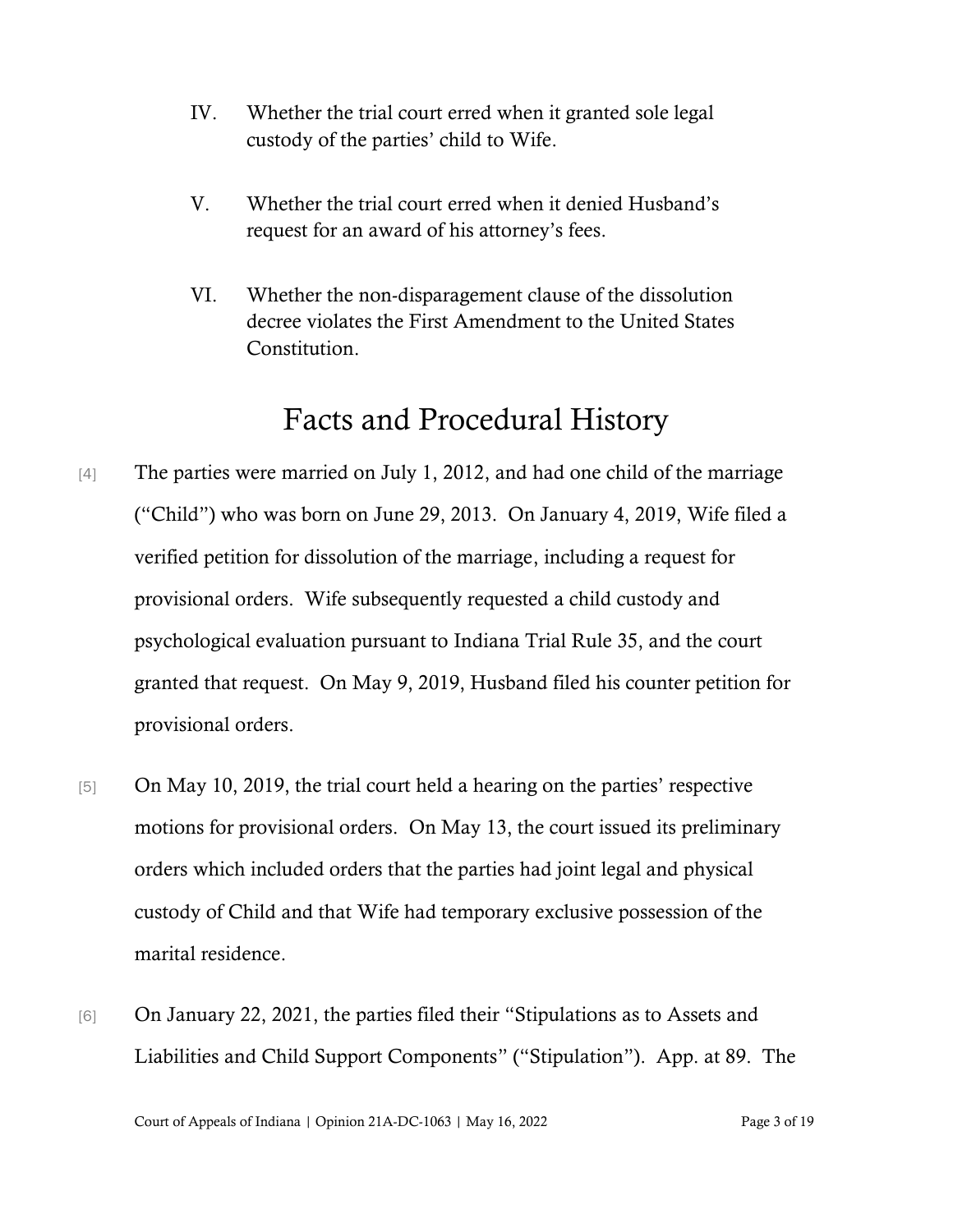Stipulation included stipulations that: Wife's weekly gross income was \$2,248 and Husband's was \$1,923; the household goods and furnishings were valued at \$4,460; and the equity of Husband's Fidelity retirement accounts as of December 20, 2020, was \$70,870 for the "Miami" account, \$263,111 for the "NCAA" account, and \$4,577 for the "IU TDA" account. The Stipulation did not state the value, debt, or equity of the marital residence.

- [7] The court conducted the final dissolution hearing on January 25, February 1, and March 29 of 2021. Pursuant to Husband's Trial Rule 52 request, on May 12, 2021, the trial court issued Findings of Fact, Conclusions of Law, and Decree of Dissolution of Marriage ("Final Decree"). The court attached to the Final Decree a document labeled Exhibit 1 and titled "Marital Balance Sheet." Appealed Order at 15. Exhibit 1 showed that the value of the total net marital estate was \$593,346.72, Husband was awarded 56% of that total (i.e., \$332,108.36), and Wife was awarded 44% of that total (i.e., \$261,238.36).
- [8] Regarding the marital estate, the Final Decree stated in relevant part that:
	- the marital estate was to be divided 56/44 in Husband's favor;
	- the marital residence had a value of \$313,500 and equity in the amount of \$207,864, and Wife was awarded the marital residence;
	- the household goods had a value of \$4,460 which the parties were to split equally;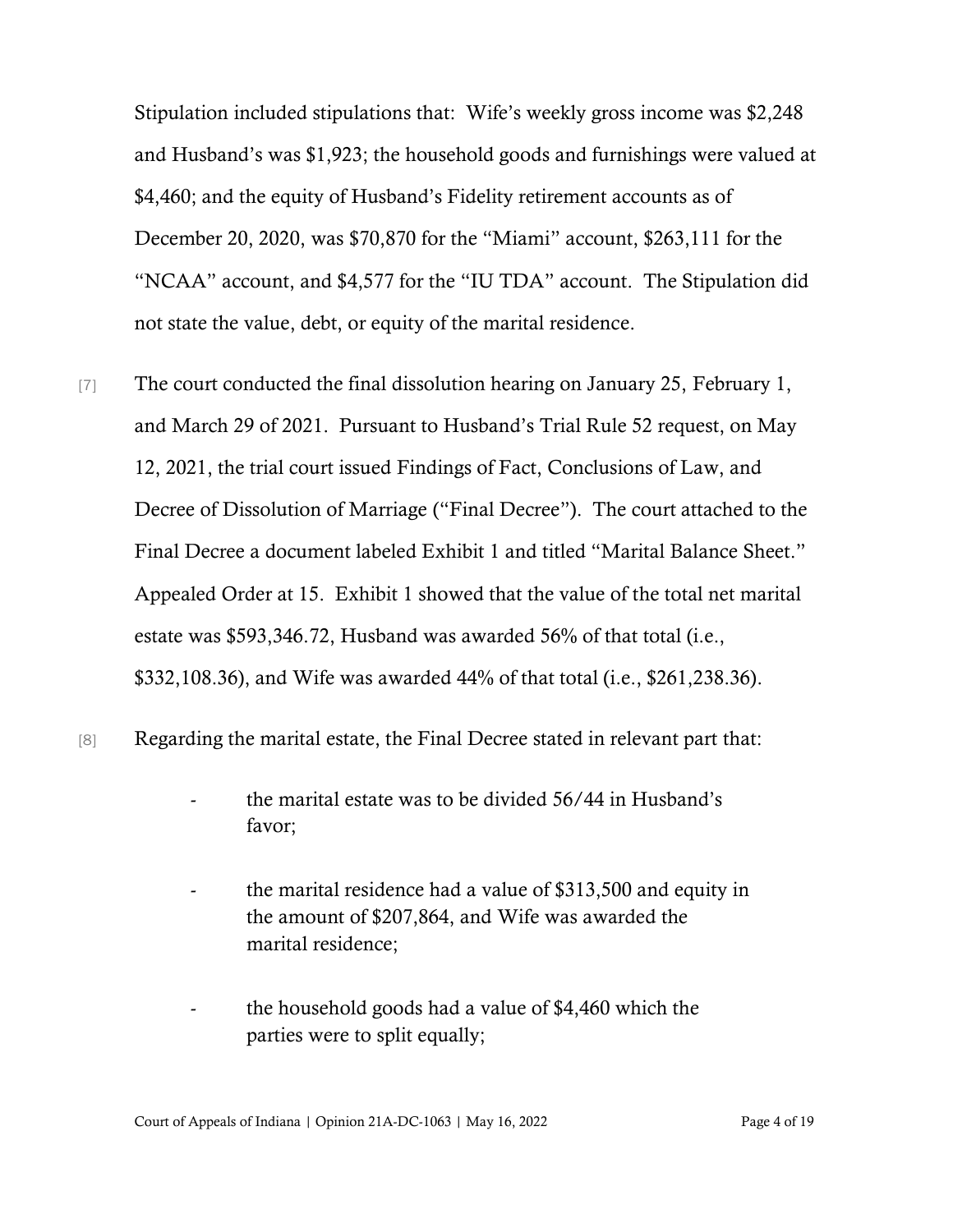- the "Miami" retirement account had equity of \$70,870 and was awarded to Husband;
- the "IU TDA" retirement account had equity of \$4,577.53 and was awarded to Husband;
- the "NCAA" retirement account had equity of \$263,111, \$204,708.83 of which was awarded to Husband, with the remaining \$58,402.17 set over to Wife as an equalizing payment.
- [9] Regarding physical and legal custody of Child, the Final Decree stated, in relevant part:

11) Custody. … Dr. [Kevin] Byrd conducted his custody evaluation and on August 26, 2019[,] provided a lengthy written report, which written evaluation was admitted into evidence.

A. Dr. Byrd opined that "I would rest legal custody of [Child] on [Wife's] shoulders for the time being. [Husband] has a history of 'knowing better' than the professionals that provide health care for [Child] and this will interfere with the delivery of services. Further, until substantial progress is made i[n] co-parent counseling, [Husband] and [Wife] are not capable of joint decision-making." Dr. Byrd opined that the parties should have shared physical custody. Dr. Byrd recommended the parties utilize the OurFamilyWizard app in order to keep each other apprised of [Child's] appointments and procedures. [Wife] paid the fee and accepted the app, however, [Husband] refused to utilize OurFamilyWizard until shortly before trial when it was recommended by the Parenting Coordinator.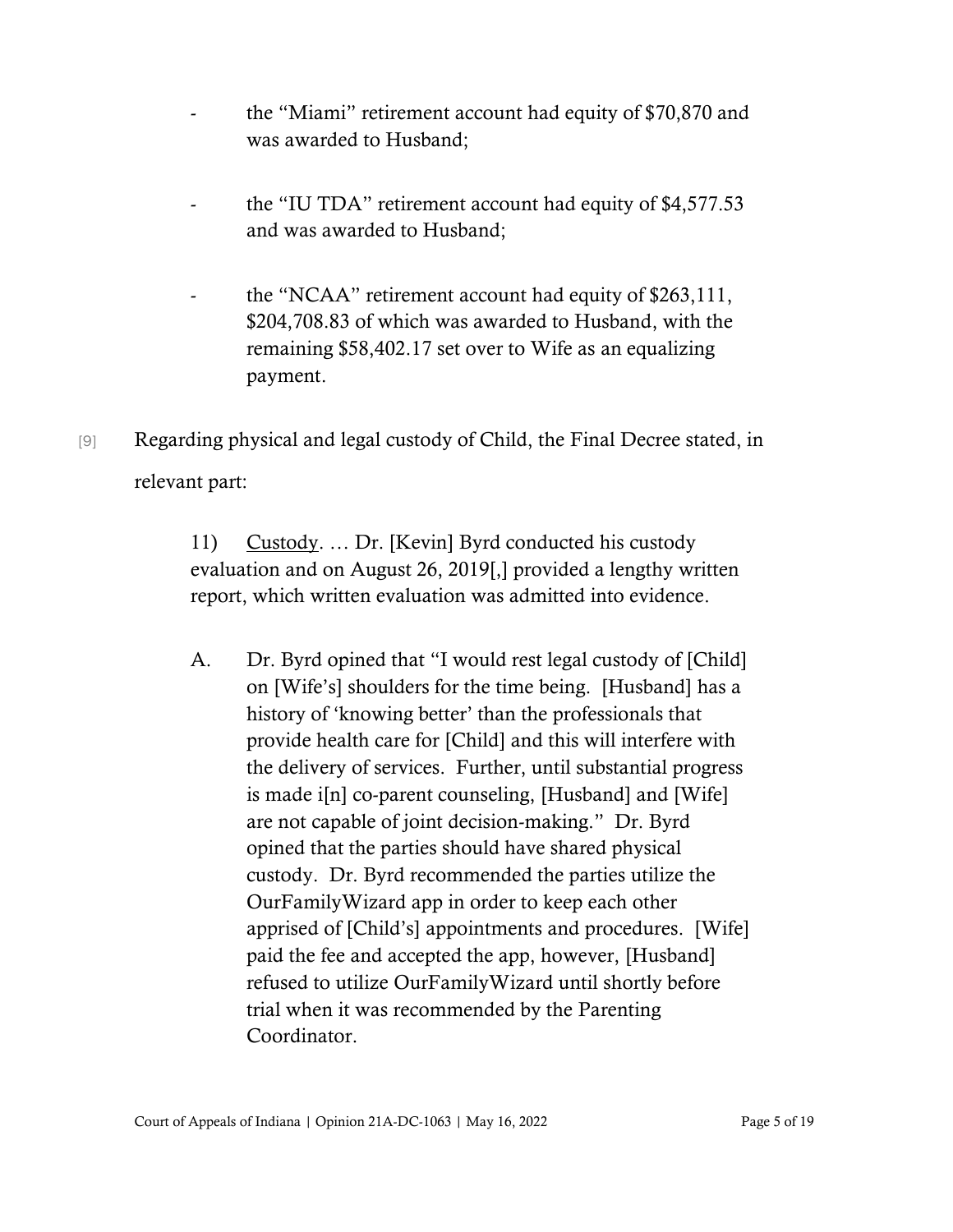- B. Dr. Byrd recommended that the parties should continue to work with Stephanie Lowe-Burry who was the counselor for [Child] alone. For a period of time, the parties did work with Mrs. Lowe-Burry, however, in late summer 2020, [Husband] created enormous obstacles in connection with [Child's] appointments with Lowe-Burry and directed her to not have further communication with [Child]. [Husband's] attitude exhibited that he felt he knew better than Lowe-Burry what was best for [Child] and refused to allow the resumption of therapy by Lowe-Burry with [Child]. On September 8, 2020, [Wife] filed her *Motion to Order Resumption of Therapy*. [Husband] objected to such Motion and, after a hearing, on September 23, 2020, the Court ordered [Husband] to cooperate with resumption of therapy with Lowe-Burry. Even after such Order, [Husband] refused to cooperate and, ultimately, Lowe-Burry determined the conflict created by [Husband] was so significant<sup>[]</sup> that it was not in the best interests of [Child] to continue to meet with Lowe-Burry, and she terminated the relationship.
- C. Dr. Byrd recommended a parenting coordinator be utilized by the parties. [Wife] located a parenting coordinator, however [Husband] refused to agree to have a parenting coordinator involved with the family. On July 29, 2020, [Wife] filed her *Verified Petition for Appointment of Parenting Coordinator*. [Husband] objected to such request. After conducting a hearing, this Court issued its Order on October 29, 2020, appointing Robert Shive as parenting coordinator. The Court makes no finding as to co-parent counseling. Whether or not such counseling would be of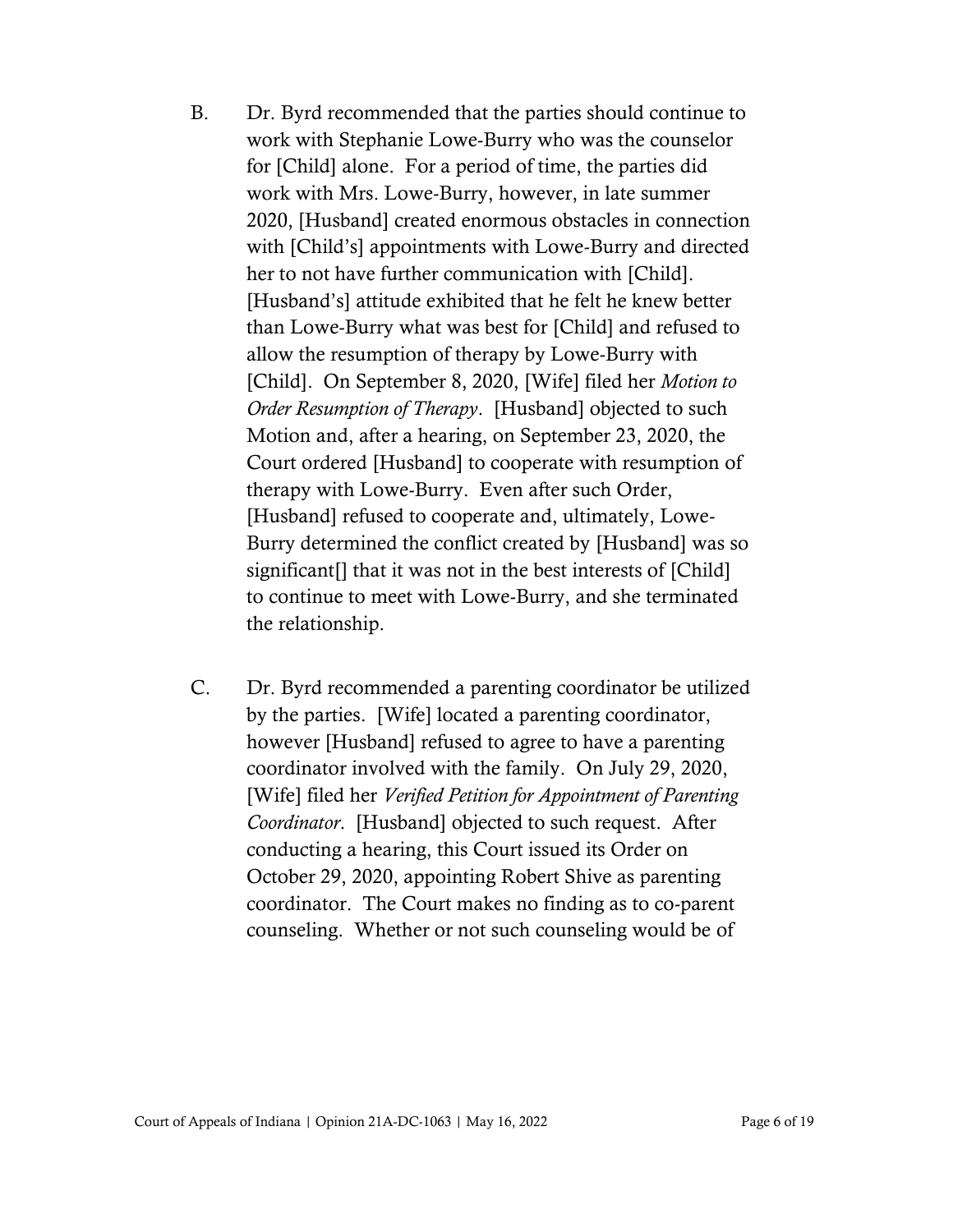benefit to the parties is left to the discretion of the parenting coordinator.[ 1 ]

- D. Dr. Byrd recommended the parties have shared physical custody on a 5-5-2-2 arrangement. The parties have had shared physical custody on an alternating week basis since May 2019 and [Child] has adjusted to this schedule. The parties should continue to have shared physical custody alternating weeks with [Child].
- E. The parties have substantial difficulty discussing and jointly coming to agreement concerning the health, education, and welfare of [Child] and as a result joint legal custody is unworkable.
- F. Mother should have sole legal custody of [Child].

*Id*. at 4-5.

[10] Regarding attorney fees, the trial court stated:

As a result of the significant number of legal matters raised and resolved during the course of these dissolution proceedings, both parties have incurred significant attorney fees. Each has requested the other pay their attorney fees. The parties should each pay their own fees incurred in this matter.

*Id*. at 11.

 $1$  The Final Decree also stated that the court's prior order appointing the parenting coordinator was to be "enforced and extended" and that each party "should fully cooperate with the parenting coordinator in all respects." *Id*. at 11.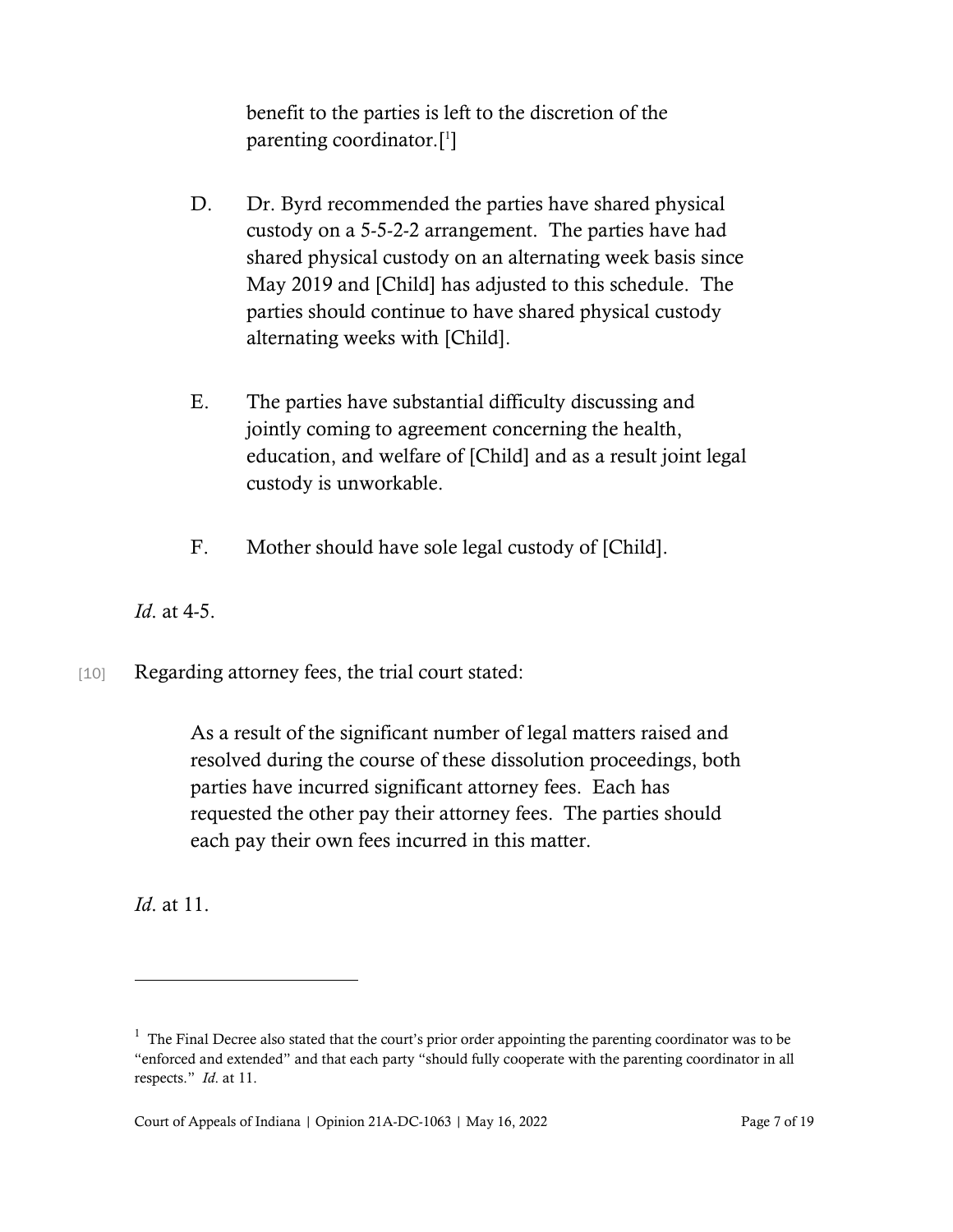[11] The Final Decree also contained a "Non-Disparagement" clause which stated in full:

> The parties shall refrain from making disparaging comments about the other in writing or conversation to or in the presence of [Child], friends, family members, doctors, teachers, associated parties, co-workers, employers, the parenting coordinator, media, the press, or anyone. Disparaging remarks include[e], but are not limited to, negative statements, criticisms, critiques, insults[,] or other defamatory comments. The parties shall not say or do anything or allow a third party to say or do anything about the other party in [Child's] presence that may estrange [Child] from the other party or impair his regard for the other party. The parties shall not involve [Child] in matters that are adult matters and that solely involve the parents or the other parent.

*Id*. at 11-12.

[12] Husband now appeals.

# Discussion and Decision

# Standard of Review

[13] Per Husband's request, the trial court entered findings pursuant to Indiana Trial

Rule 52. Our standard of review in that situation is well-settled:

First, we determine whether the evidence supports the findings and second, whether the findings support the judgment. In deference to the trial court's proximity to the issues, we disturb the judgment only where there is no evidence supporting the findings or the findings fail to support the judgment. We do not reweigh the evidence but consider only the evidence favorable to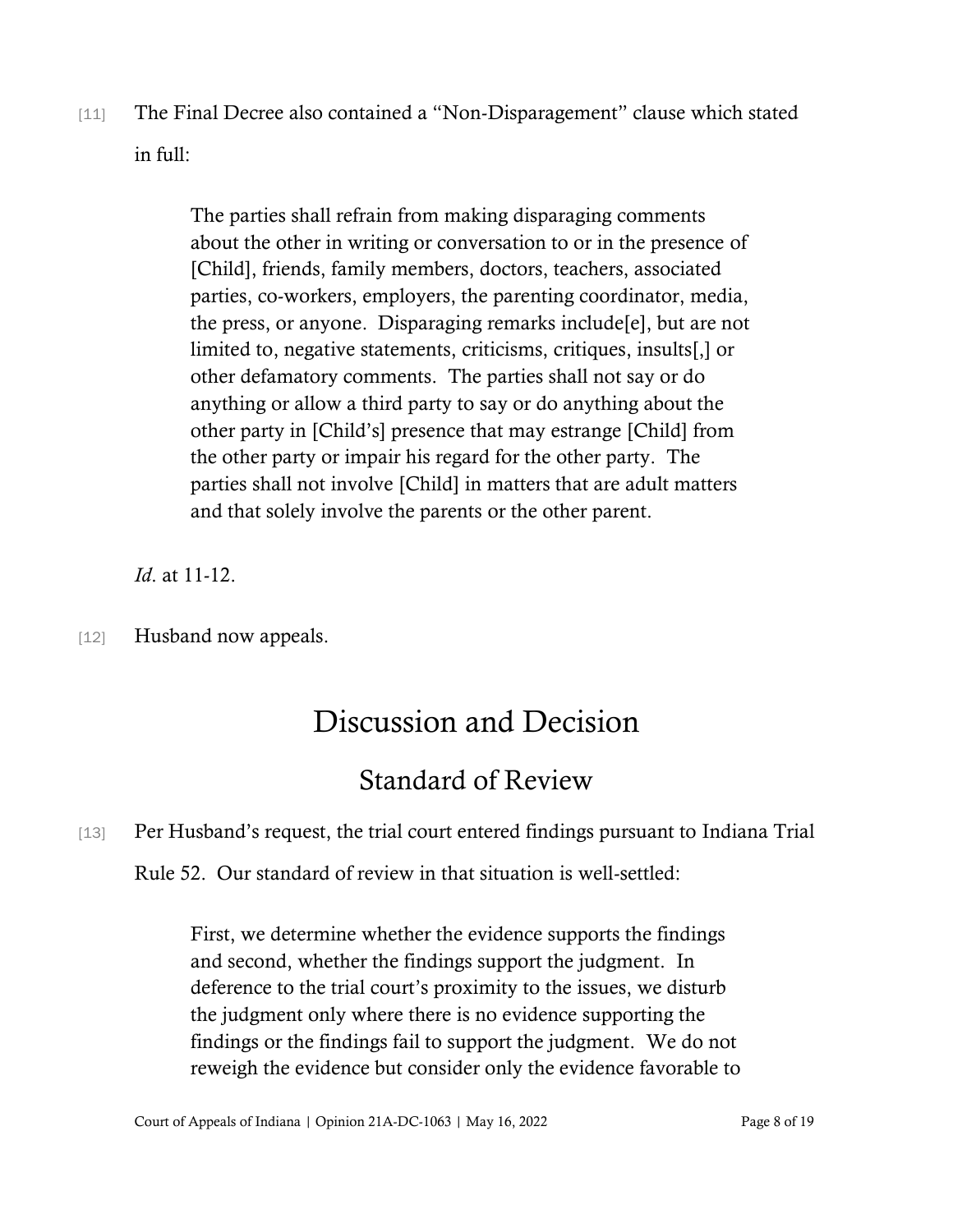the trial court's judgment. Challengers must establish that the trial court's findings are clearly erroneous. Findings are clearly erroneous when a review of the record leaves us firmly convinced a mistake has been made. However, while we defer substantially to findings of fact, we do not do so to conclusions of law. Additionally, a judgment is clearly erroneous under Indiana Trial Rule 52 if it relies on an incorrect legal standard. We evaluate questions of law de novo and owe no deference to a trial court's determination of such questions.

*Estate of Kappel v. Kappel*, 979 N.E.2d 642, 651-52 (Ind. Ct. App. 2012) (quotations and citations omitted); *see also Steele-Giri v. Steele*, 51 N.E.3d 119, 124 (Ind. 2016) ("On appeal [in a family law matter] it is not enough that the evidence might support some other conclusion, but it must positively require the conclusion contended for by appellant before there is a basis for reversal.") (quotation and citation omitted). Moreover, "there is a well-established preference in Indiana for granting wide latitude and deference to our trial judges in family law matters." *Id*. (quotation and citation omitted).

### Division of Marital Property

[14] Indiana Code Section 31-15-7-4 requires that a trial court divide marital property acquired before or during the marriage by either spouse in a "just and reasonable manner." Indiana Code Section 31-15-7-5 states that the trial court must "presume that an equal division of the marital property between the parties is just and reasonable." However, the presumption may be rebutted by "relevant evidence," including statutory factors such as: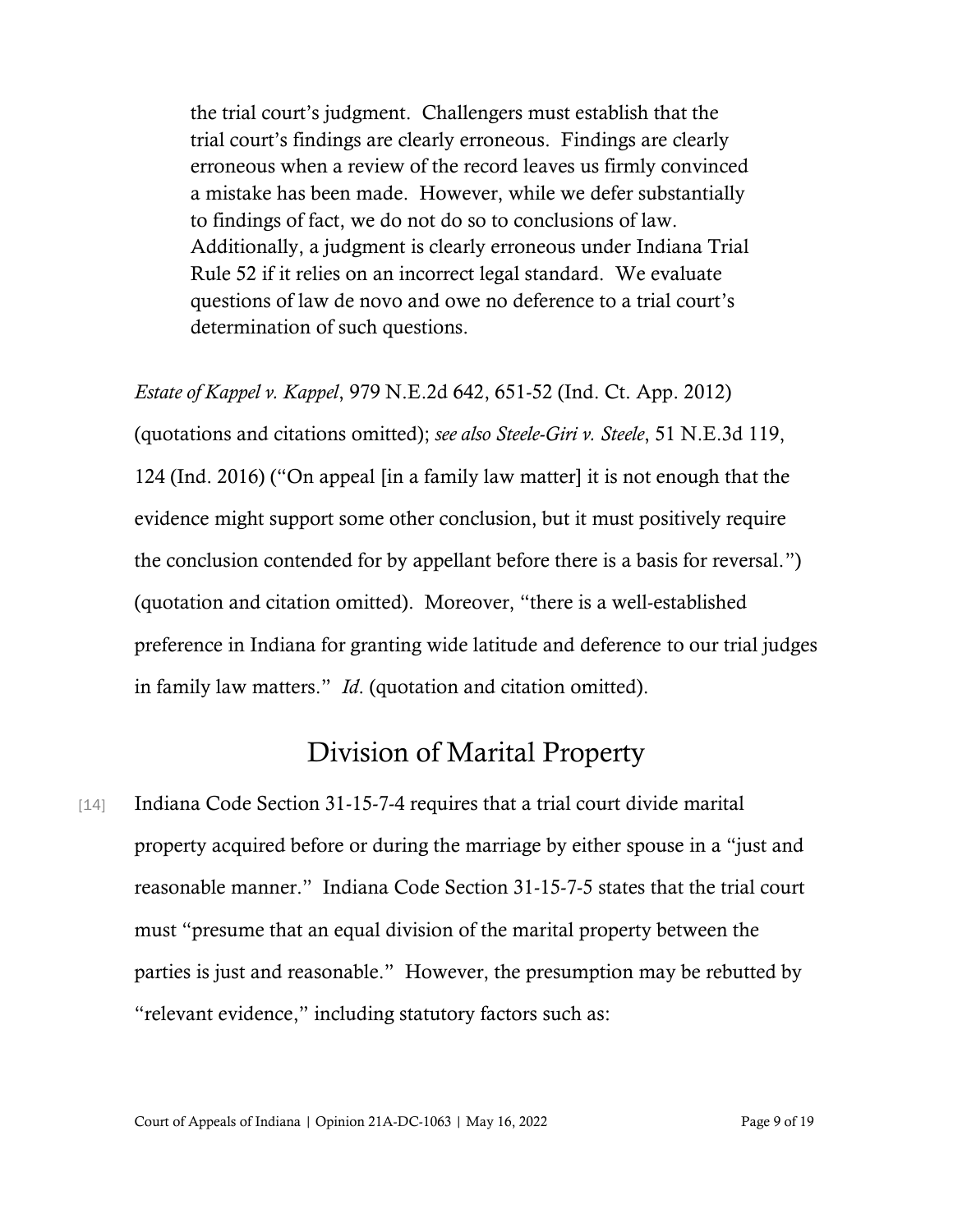• each spouse's contribution to the property's acquisition, regardless of whether the contribution produced any income;

• the extent to which a spouse acquired property, either before the marriage or through inheritance or gift;

• each spouse's economic circumstances at the time of divorce;

• the parties' conduct during the marriage, as it related to the disposal or dissipation of assets; and

• the parties' respective earnings or earning ability.

*Roetter v. Roetter*, 182 N.E.3d 221, 227 (Ind. 2022) (citing Ind. Code §§ 31-15-7- 5(1)-(5)). In dividing marital property, a trial court must consider all of the statutory factors regarding reasonableness, but "it is not required to explicitly address all of the factors in every case." *Rose v. Bozeman*, 113 N.E.3d 1232, 1235 (Ind. Ct. App. 2019) (citation omitted).

#### Valuation of the Marital Residence

[15] Husband asserts that the trial court erred in valuing the marital home at \$313,500. "[A] valuation submitted by one of the parties is competent evidence of the value of property in a dissolution action and may alone support the trial court's determination in that regard." *Kakollu v. Vadlamudi*, 175 N.E.3d 287, 299 (Ind. Ct. App. 2021) (quotation and citation omitted), *trans. denied*. Moreover, "[i]f the trial court's chosen valuation is within the range of values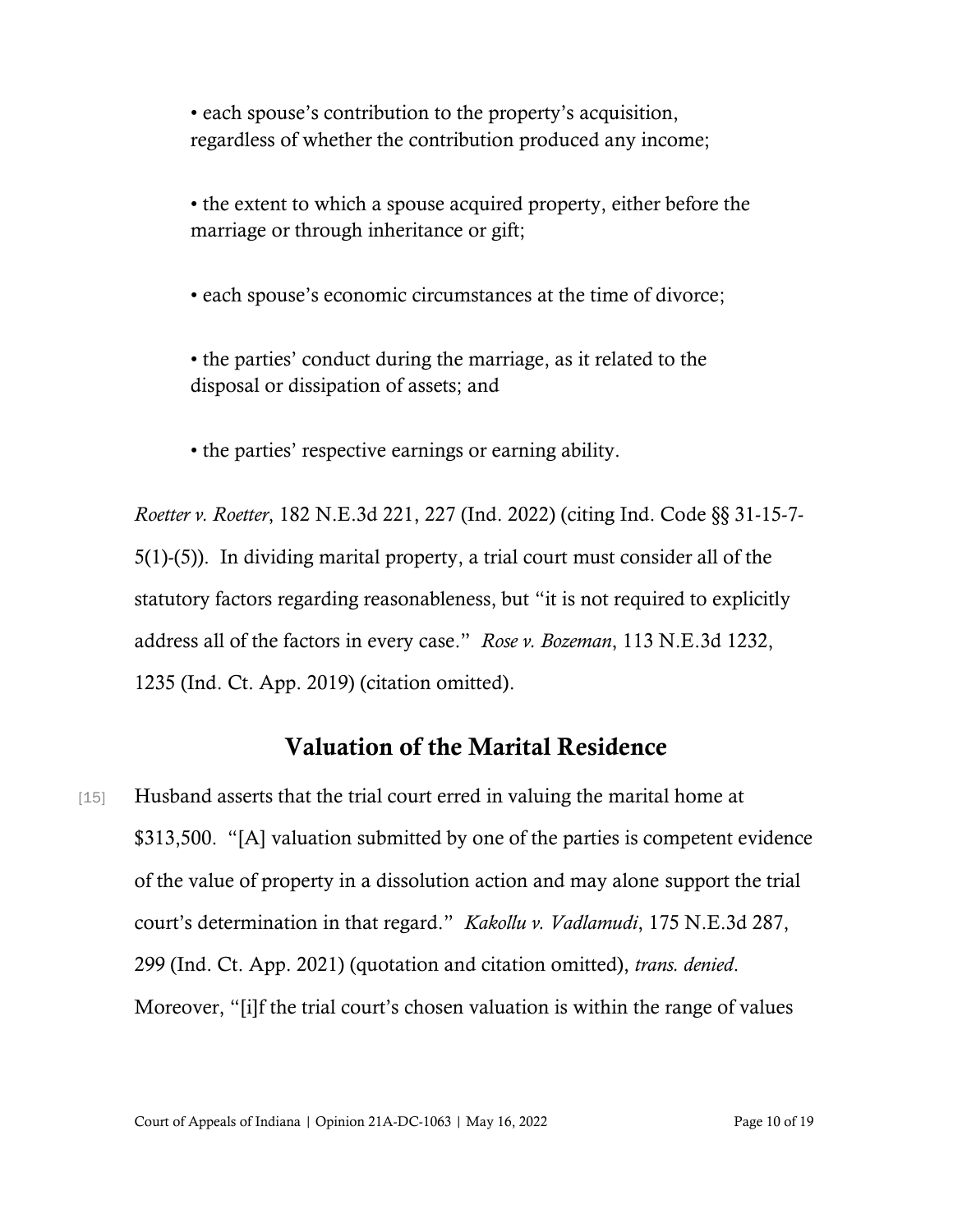supported by the evidence, we will affirm." *Campbell v. Campbell*, 118 N.E.3d 817, 821 (Ind. Ct. App. 2019), *trans. denied*.

[16] The trial court based its valuation of the marital residence on the appraisal report of an appraiser hired by Husband. That report was entered into evidence as Petitioner's Exhibit 20, without objection, and supported the value the trial court placed on the marital residence. Husband's contention that the trial court should have based the value of the marital residence on Husband's testimony that he would have bought the residence for \$345,000 is merely a request that we reweigh the evidence and judge witness credibility, which we may not do. *See Steele-Giri*, 51 N.E.3d at 124. The trial court did not err when it valued the property at \$313,500 based on the appraisal report.

#### Division of Personal Property

[17] On appeal, Husband asserts for the first time that the trial court erred in crediting him with having received personal property equal to the value of \$2,230<sup>2</sup> because the personal items he took with him when he departed the marital residence and the items the court later awarded to him did not equate to a total value of \$2,230.

<sup>&</sup>lt;sup>2</sup> Husband stipulated that the value of the "Household Goods and Furnishings" of the marital estate had a total value of \$4,460. App. at 89, 91. Husband also proposed in his Exhibit C that the personal property valued at \$4,460 be divided equally between the parties—i.e., each party was to receive "\$2,230"—and that is what the trial court ordered. Ex. at 150-51.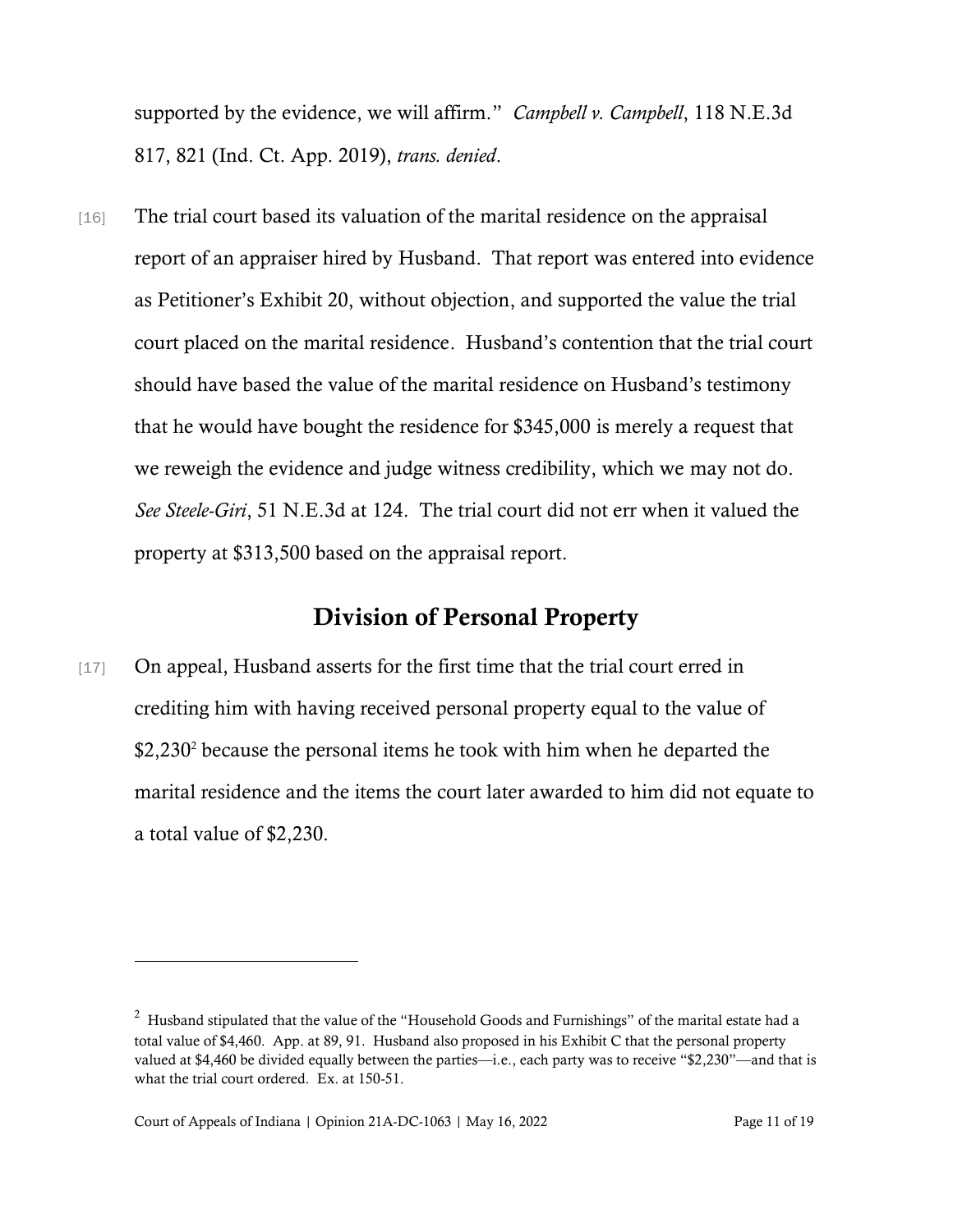- [18] "When a party challenges the trial court's division of marital property, he must overcome a strong presumption that the court considered and complied with the applicable statute, and that presumption is one of the strongest presumptions applicable to our consideration on appeal." *Galloway v. Galloway*, 855 N.E.2d 302, 304 (Ind. Ct. App. 2006) (citation omitted). "[T]he burden of producing evidence as to the value of the marital property rests squarely on the shoulders of the parties and their attorneys." *Id*. (quotation and citation omitted). In addition, an issue raised by an appellant for the first time on appeal is waived. *See e.g., Plank v. Cmty. Hosp. of Ind., Inc.*, 981 N.E.2d 49, 53 (Ind. 2013) ("[A]ppellate review presupposes that a litigant's arguments have been raised and considered in the trial court."); *Carney v. Patino*, 114 N.E.3d 20, 29 n.6 (Ind. Ct. App. 2018) ("The trial court cannot be found to have erred as to an issue or argument that it never truly had an opportunity to consider."), *trans. denied*.
- [19] Not only did Husband fail to provide any evidence regarding the value of any of the personal property items he was awarded, but he failed to raise the issue of the value of those items in the trial court at all. Therefore, he has waived the issue on appeal*. See id.*

#### Retirement Accounts/Tax Consequences

[20] Husband asserts for the first time on appeal that the trial court erred by failing to consider tax consequences when assessing the values of his three Fidelity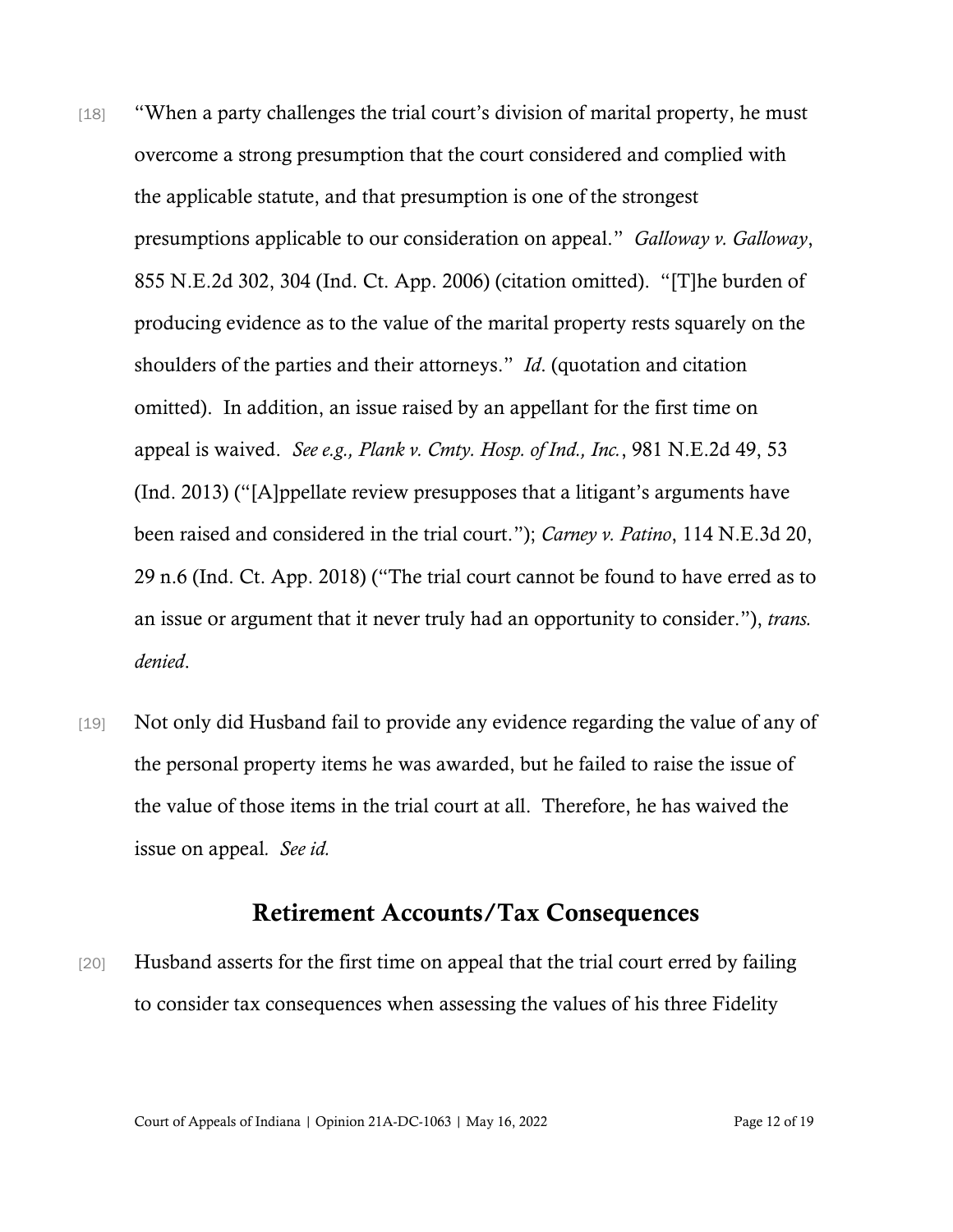retirement accounts.<sup>3</sup> However, again, an issue raised by an appellant for the first time on appeal is waived. *See Plank*, 981 N.E.2d at 53. Moreover, the burden of producing evidence as to the value of the retirement accounts was on the parties. *See Galloway*, 855 N.E.2d at 304. Because Husband failed to raise in the trial court the issue of the tax consequences resulting from the disposition of the retirement accounts and also failed to provide any evidence of such tax consequences, he has waived the issue of alleged tax consequences for review. *See id*.; *see also Hardin v. Hardin*, 964 N.E.2d 247, 254 (Ind. Ct. App. 2012) (holding Husband waived his argument related to the tax consequences of the disposition of marital property where he failed to present any evidence of the alleged tax consequences to the trial court).

### Legal Custody

[21] Husband maintains that the trial court erred when it granted sole legal custody of Child to Wife. Indiana Code Sections 31-17-2-13 and -15 provide that, when considering an award of joint legal custody, the trial court must consider the best interests of the child. In making that determination, the trial court must also consider six other listed factors, including "whether the persons awarded joint custody are willing and able to communicate and cooperate in advancing

 $3$  Indiana Code Section 31-15-7-7 states: "The court, in determining what is just and reasonable in dividing property under this chapter, shall consider the tax consequences of the property disposition with respect to the present and future economic circumstances of each party." However, "only tax consequences necessarily arising from the plan of distribution are to be taken into account." *Granger v. Granger*, 579 N.E.2d 1319, 1320 (Ind. Ct. App. 1991) (citation omitted), *trans. denied*.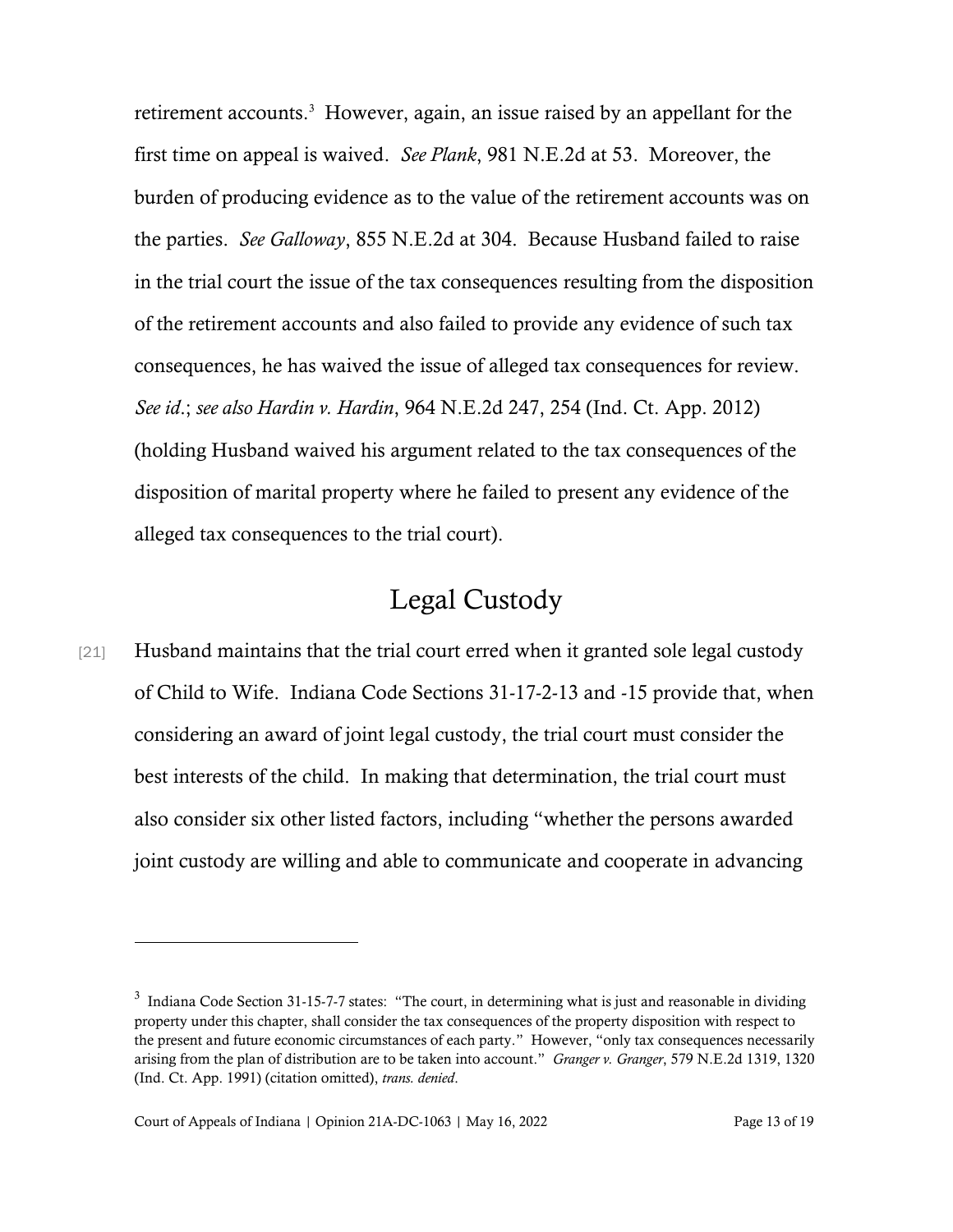the child's welfare." I.C.  $\S 31-17-2-15(2)$ . Thus, where the evidence showed that the parties "displayed neither the willingness nor the ability to communicate and cooperate for the best interests of [Child]," we have held the trial court did not abuse its discretion in awarding sole legal custody to one parent. *Kakollu v. Vadlamudi*, 175 N.E.3d 287, 297 (Ind. Ct. App. 2021), *trans. denied*.

[22] Here, the trial court found that Dr. Byrd, who conducted the custody evaluation, recommended that Wife have sole legal custody because Husband had a history of failing to cooperate with Child's service providers and the parties had "substantial difficulty discussing and jointly coming to agreement concerning the health, education, and welfare of [Child]." Appealed Order at 5. In addition, the trial court noted that Husband had "created enormous obstacles in connection with [Child's] appointments" with his counselor and refused to cooperate with the resumption of Child's therapy even after ordered to do so by the court.<sup>4</sup> *Id*. at 4. In fact, Child's counselor "determined the conflict created by [Husband] was so significant" that she had to terminate the therapeutic relationship with Child. *Id*. Husband also refused Wife's request to have a parenting coordinator assist the family as recommended by Dr. Byrd.

 $4$  Thus, the trial court's legal custody determination was not based "solely" on the opinion of Dr. Byrd, as Husband contends, but was also based on other evidence of Husband's refusal to cooperate with Wife and Child's service providers in obtaining services for Child. Appellant's Br. at 21.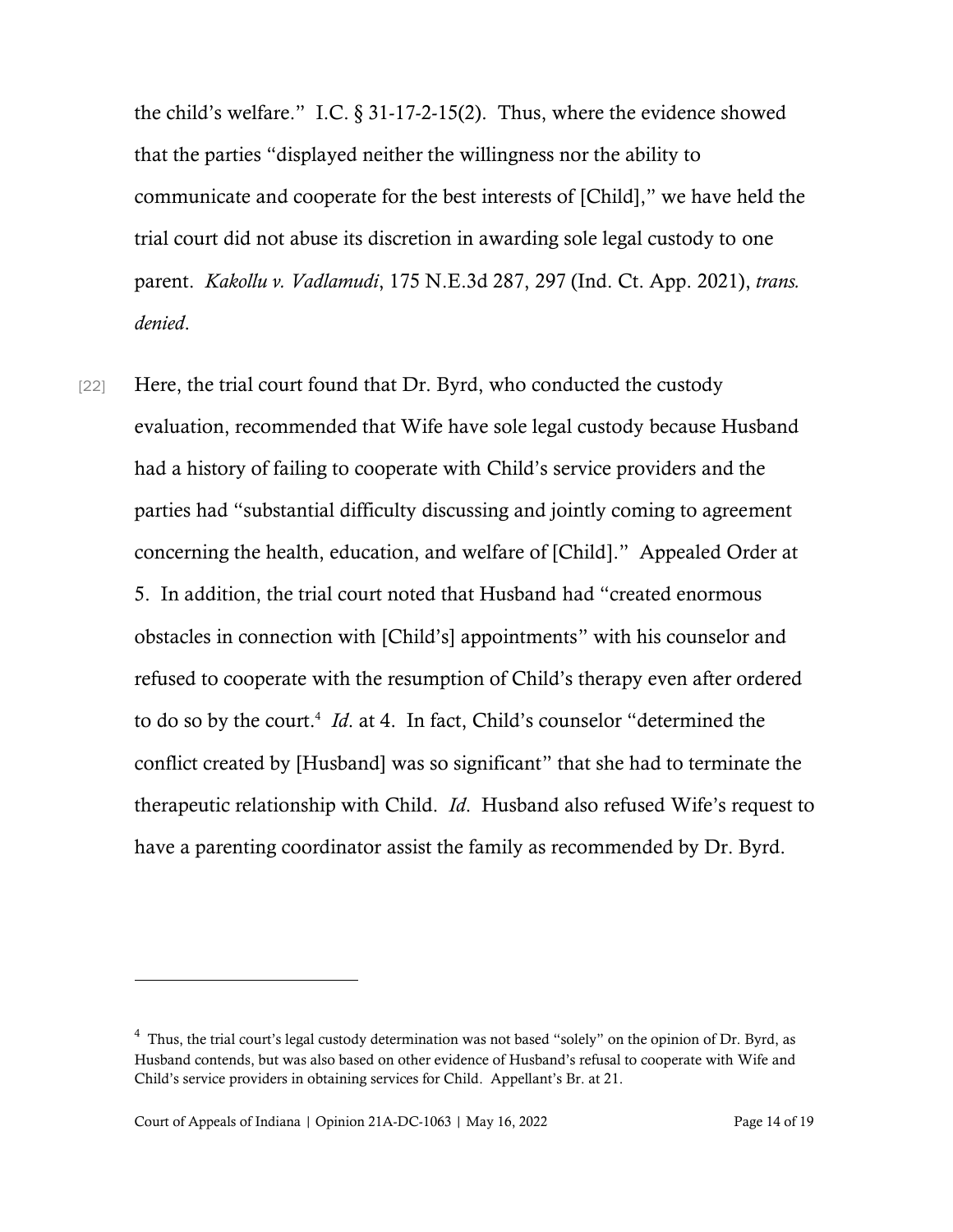[23] That evidence supports the trial court's findings on legal custody, and those findings support the ultimate determination that Wife should have sole legal custody of Child. Husband's assertions to the contrary are merely requests that we reweigh the evidence and judge witness credibility, which we will not do. *See Steele-Giri*, 51 N.E.3d at 124.

### Attorney's Fees

- [24] Husband challenges the trial court's denial of his request that Wife be ordered to pay his attorney fees. Indiana Code Section 31-15-10-1 authorizes a trial court to order a party to pay the other party's costs and attorney's fees, and the court has broad discretion in granting or denying a request for such costs and fees. *See, e.g.*, *Barton v. Barton*, 47 N.E.3d 368, 377 (Ind. Ct. App. 2015), *trans. denied*. We will reverse a trial court's decision regarding attorney fees "only where the trial court's award is clearly against the logic and effect of the facts and circumstances before the court." *Id*.
- [25] In determining whether to order a party to pay some or all of the other party's attorney's fees, the trial court may consider "the parties' resources, economic condition, ability to engage in gainful employment and earn income, and other factors bearing on the reasonableness of the award." *Ahls v. Ahls*, 52 N.E.3d 797, 803 (Ind. Ct. App. 2016) (citation omitted). In considering these factors, the court promotes "the legislative purpose for awarding attorney's fees, that is, to insure that a party in a dissolution proceeding who could not otherwise afford an attorney is able to retain representation." *Id*.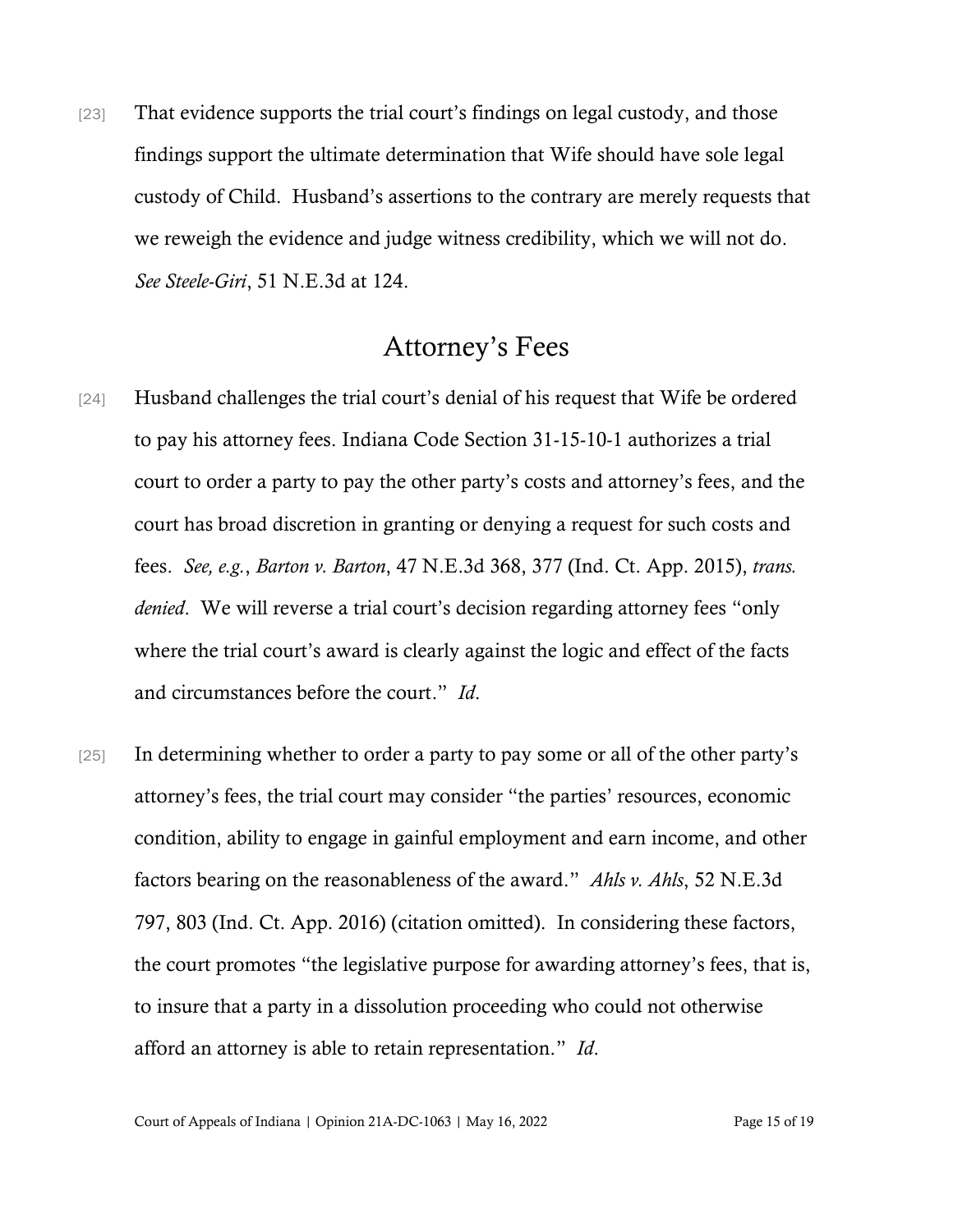[26] Here, the trial court's decision to deny each party's request that the other pay his or her attorney's fees was supported by evidence that—as Husband admits—at the time of the final hearing, each party had a similar salary from employment. In addition, as the trial court noted, both parties incurred significant attorney fees "[a]s a result of the significant number of legal matters raised and resolved" by both parties during the course of the litigation. Appealed Order at 11. We further note that Husband was awarded 54% of the marital estate, versus Wife's 44%. Thus, the evidence of the parties' relative income and resources supports the trial court's decision that each party pay his or her own costs and attorney's fees. Husband's assertions to the contrary<sup>5</sup> are requests that we reweigh the evidence and judge witness credibility, which we may not do. *See Steele-Giri*, 51 N.E.3d at 124.

### Non-Disparagement Clause

[27] Finally, Husband asserts that the non-disparagement clause of the Final Decree is an unconstitutional prior restraint of speech. The First Amendment to the United States Constitution, made applicable to the States through the Fourteenth Amendment, provides that "Congress shall make no law … abridging the freedom of speech ….". U.S. Const., amend. I. "A prior restraint is a term used to describe 'administrative and judicial orders forbidding certain

 $5$  Specifically, Husband points to his own testimony that, at the time of the final hearing, he was "tapped out" and had paid "about all he could pay" in attorney fees. Tr. v. III at 150. He also notes that his salary was lower than Wife's throughout a portion of the litigation.

Court of Appeals of Indiana | Opinion 21A-DC-1063 | May 16, 2022 Page 16 of 19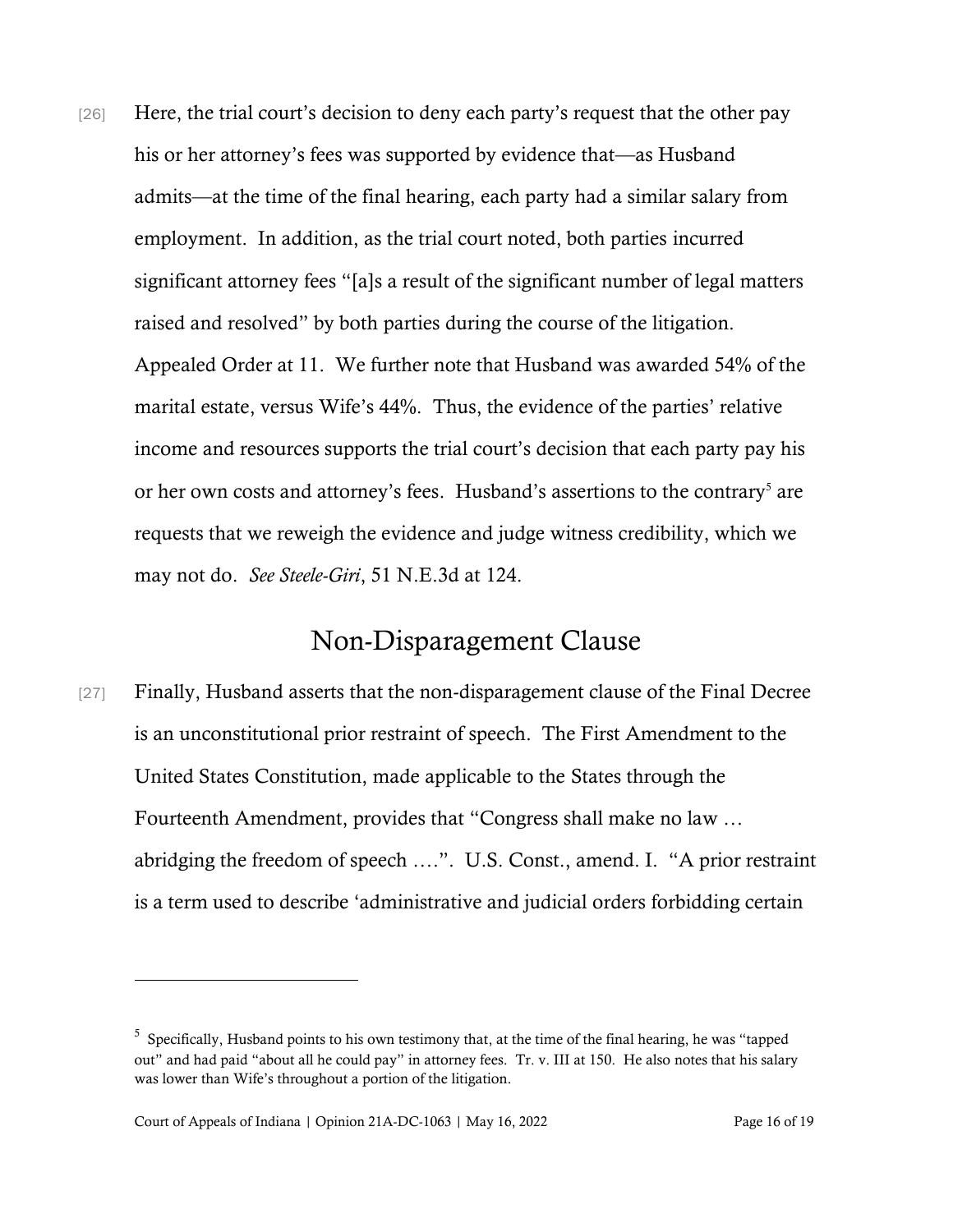communications when issued in advance of the time that such communications are about to occur.'" *WPTA-TV v. State*, 86 N.E.3d 442, 447 (Ind. Ct. App. 2017) (quoting *Alexander v. United States*, 509 U.S. 544, 550 (1993)). "Restraining orders and injunctions that forbid future speech activities," such as non-disparagement orders, "are classic examples of prior restraints." *In re Paternity of G.R.G.*, 829 N.E.2d 114, 124 (Ind. Ct. App. 2005) (citation omitted); *see also Shak v. Shak*, 144 N.E.3d 274, 277 (Mass. 2020) ("Nondisparagement orders are, by definition, a prior restraint on speech.").

[28] "The common thread running through free speech cases is that prior restraints on speech and publication are the most serious and the least tolerable infringement on free speech rights." *WPTA-TV*, 86 N.E.3d at 447 (citing *Neb. Press Ass'n. v. Stuart*, 427 U.S. 539 (1976)). Thus, while "a prior restraint is not per se unconstitutional," *id*., it does come to a court "'bearing a heavy presumption against its constitutional validity,'" *In re Paternity of K.D.*, 929 N.E.2d 863, 868 (Ind. Ct. App. 2010) (quoting *N.Y. Times Co., v. U.S.*, 403 U.S. 713, 824 (1971)). To determine whether a prior restraint is constitutional under the First Amendment, the United States Supreme Court "has looked to (a) 'the nature and extent' of the speech in question, (b) 'whether other measures would be likely to mitigate the effects of unrestrained' speech, and (c) 'how effectively a restraining order would operate to prevent the threatened danger.'" *Shak*, 144 N.E.3d at 279 (quoting *Neb. Press Ass'n*, 427 U.S. at 562). In addition, "'the [United States Supreme] Court has repeatedly emphasized that the prior censorship of expression can be justified only by the most compelling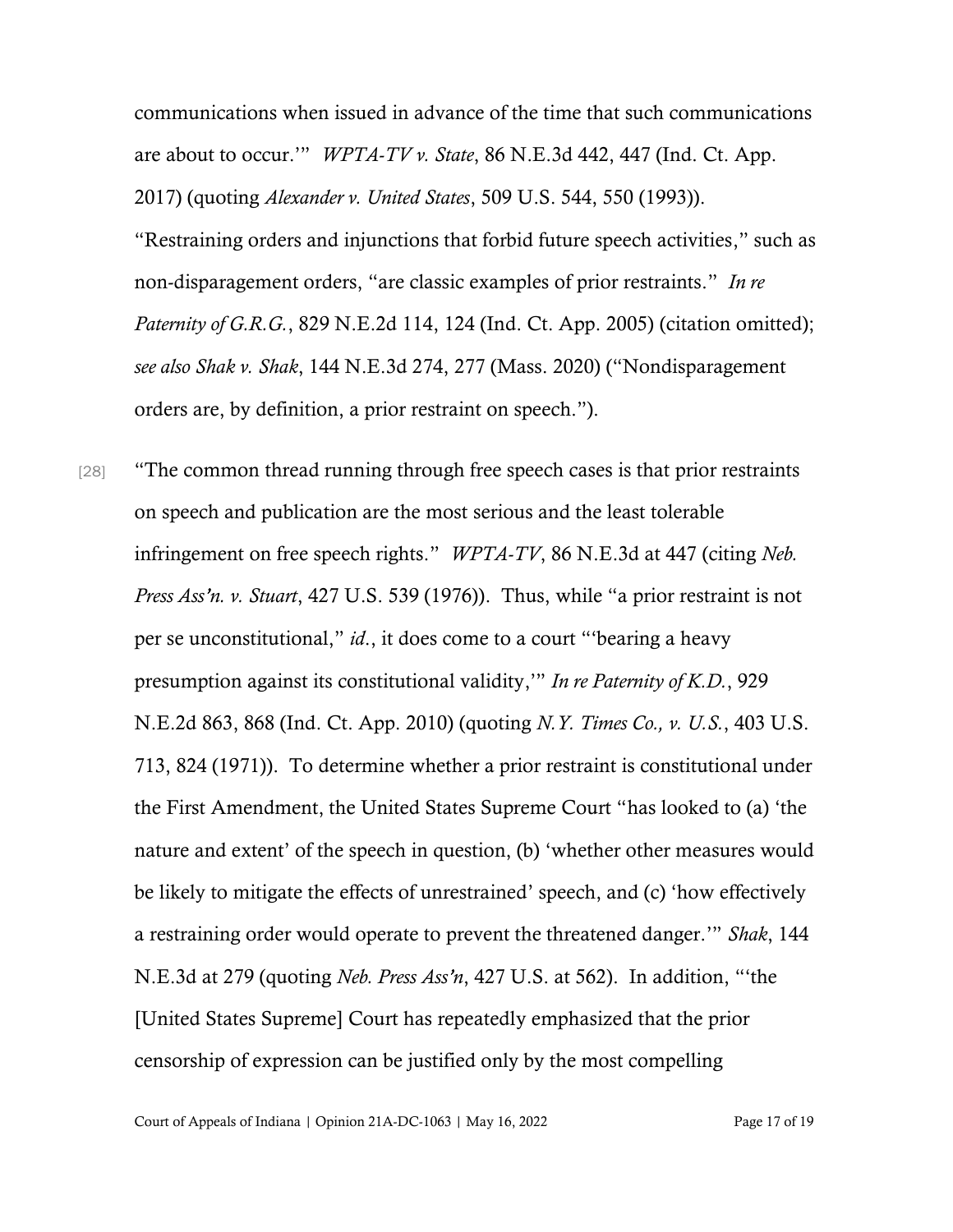government interest.'" *David K. v. Lane*, 839 F.2d 1265, 1276 (7th Cir. 1988) (quoting *Brown v. Glines*, 444 U.S. 348, 364 (1980) (Brennan, J., dissenting)).

- [29] There is a compelling government interest "in protecting children from being exposed to disparagement between their parents." *Shak*, 144 N.E.3d at 279 (quotation and citation omitted); *see also Globe Newspaper Co. v. Superior Court*, 457 U.S. 596, 607 (1982) (noting safeguarding the physical and psychological well-being of minors is a compelling state interest); *G.R.G.*, 829 N.E.2d at 125 (holding a non-disparagement order was constitutionally permissible where it furthered the best interests of the child).
- [30] To the extent the non-disparagement clause at issue in this case prohibits each parent from disparaging the other in Child's presence, the order furthers the compelling State interest in protecting the best interests of Child and does not violate the First Amendment. *See id*. Father does not contend otherwise. However, we agree with Father that the non-disparagement clause in this case goes far beyond furthering that compelling interest to the extent it prohibits the parents from "making disparaging comments" about the other in the presence of "anyone" even when Child is *not* present. Appealed Order at 11. *Cf. G.R.G.*, 829 N.E.2d at 124 (specifically noting that the constitutional nondisparagement clause at issue in that case did *not* preclude discussions with third parties outside the child's presence). Thus, the following portion of the